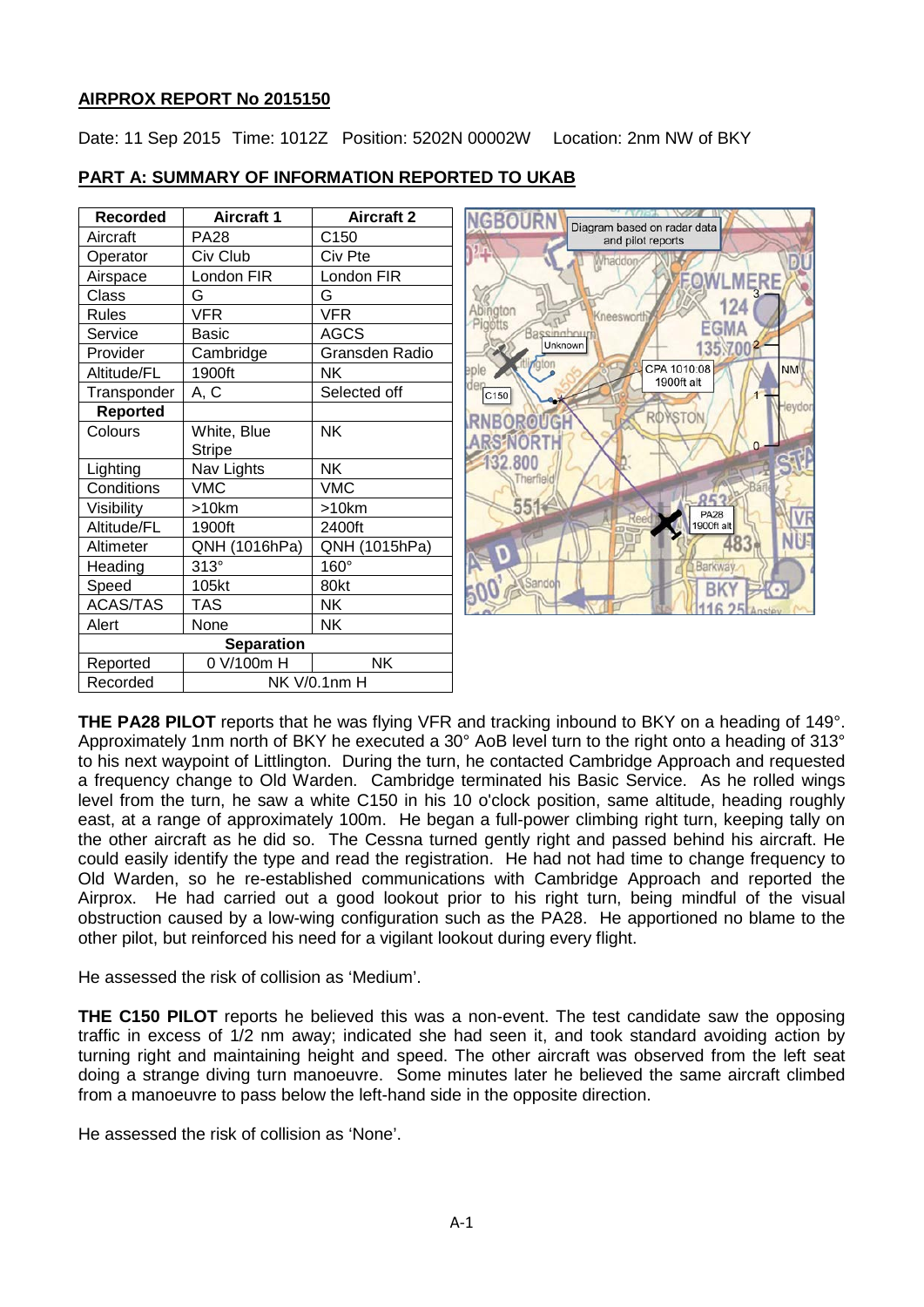## **Factual Background**

The weather at Little Gransden was recorded as follows:

METAR EGTC 110950Z 12012KT 9999 FEW020 18/11 Q1015

### **Analysis and Investigation**

### **CAA ATSI**

The pilot of the PA28 reported the Airprox just after completing a right turn of almost 180°, just to the north of Barkway (BKY) VOR. Prior to the right turn, the PA28 had been receiving a Basic Service from Cambridge Approach which was being provided without the use of surveillance equipment. During the right turn, the service had been terminated at the request of the pilot of the PA28 and so was not in receipt of an ATC service when the Airprox occurred. However, the pilot reported back onto the Cambridge frequency to advise them of the Airprox, and was advised that Cambridge had no knowledge of the other aircraft. The BKY VOR is approximately 13nm southsouthwest of Cambridge.

The C150 pilot reported observing the other aircraft make an unusual diving manouevre which contradicts the report from the PA28 of making a climb. Having reviewed the radar, it is not possible to observe a CPA; although the PA28 remains in radar cover throughout, there is no other radar contact observed at the time stated (when the PA28 turns at BKY – Figure 1).



Figure 1: Swanwick MRT at 1010:10 (The P28 has code 7000)

However, there were two unknown primary only contacts observed manouevring approximately 5nm northwest of BKY a couple of minutes prior to the Airprox (Figure 2). The C150 was not positively identified on radar but may have seen either of these two unknown aircraft and confused one of these with the PA28 that reported the Airprox, especially as one of these unknown aircraft remained in the vicinity throughout the time and made multiple manouevres.



Figure 2: Swanwick MRT at 1008:01 (Prior to the Airprox)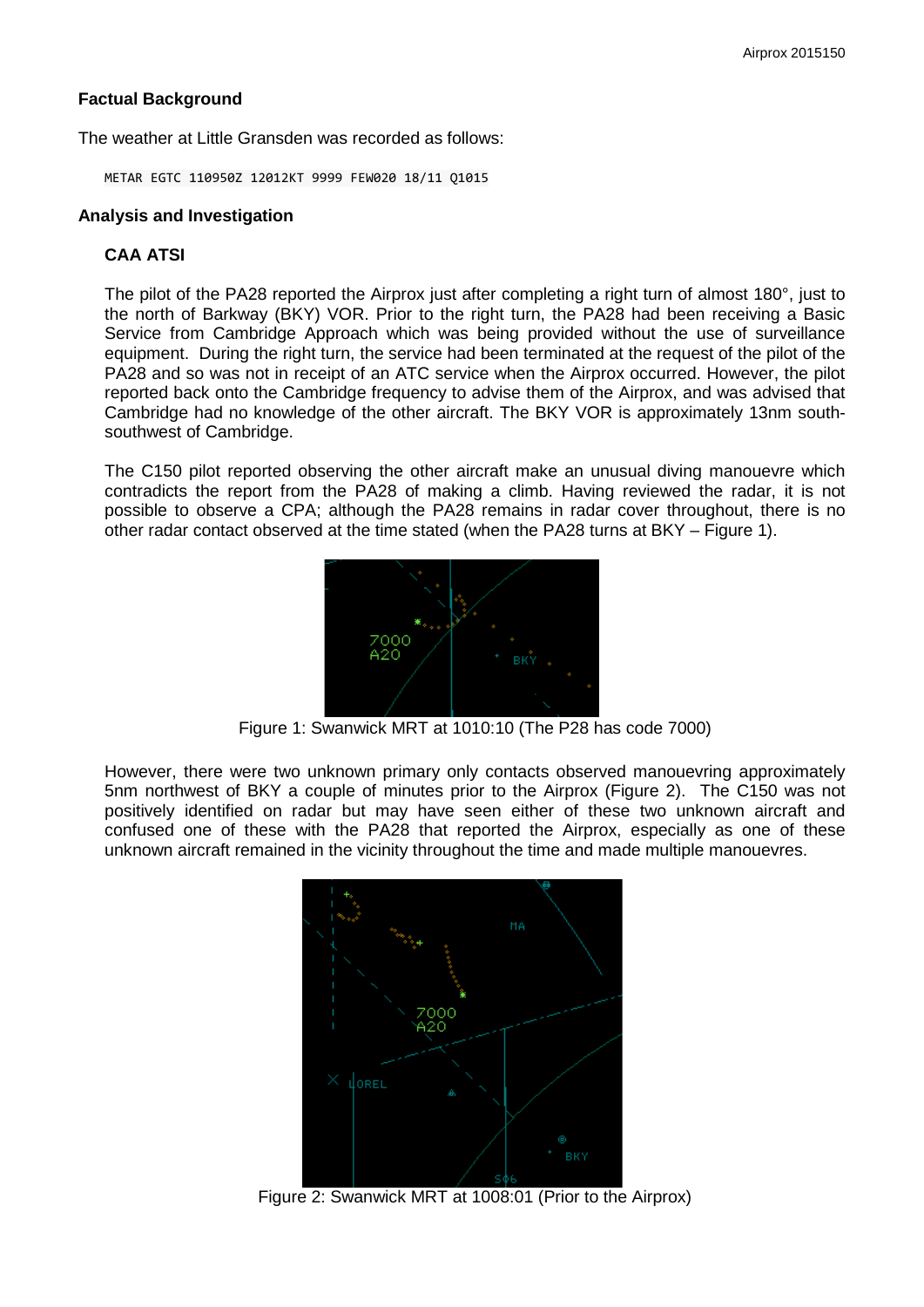#### **UKAB Secretariat**

The PA28 and C150 pilots shared an equal responsibility for collision avoidance and not to operate in such proximity to other aircraft as to create a collision hazard<sup>[1](#page-2-0)</sup>. If the incident geometry is considered as converging, and the C150 had the PA28 on its right as described by the PA28 pilot, then the C150 pilot was required to give way to the PA[2](#page-2-1)8<sup>2</sup>.

#### **Summary**

An Airprox was reported when a PA28 and a C150 flew into proximity at 1012 on 11<sup>th</sup> September 2015. Both pilots were operating under VFR in VMC; the PA28 pilot had just terminated a Basic Service from Cambridge and the C150 pilot was in receipt of an Air/Ground Service from Gransden. The PA28 had completed a right turn 1nm north of BKY and was flying straight and level. The pilot saw the C150 crossing left-to-right approximately 100m away and carried out a climbing turn to avoid the aircraft. The C150 saw an aircraft manoeuvring and carried out standard avoiding action until clear of the aircraft. The radar recording shows three aircraft in the same area at the time of the reported Airprox; neither the PA28 nor the C150 report seeing more than one aircraft.

#### **PART B: SUMMARY OF THE BOARD'S DISCUSSIONS**

Information available consisted of reports from the pilots of both aircraft and radar photographs/video recordings from Swanwick.

The Board determined, with the use of the radar recordings, that there were three aircraft in the same area at the time of the Airprox: Aircraft  $1 -$  the PA28; Aircraft  $2 -$  the C150; and Aircraft  $3 -$  an unknown manoeuvring aircraft. Taking into account both pilot reports and the radar recordings, it was agreed that, in all probability, the PA28 pilot had seen the C150 crossing left–to-right and had carried out a climbing right turn to avoid, but did not see the unknown manoeuvring aircraft. Meanwhile, the C150 pilot saw the unknown aircraft carrying out manoeuvres and avoided this aircraft to the right (in accordance with the rules of the air) but did not see the PA28.

The Board then looked at the actions of the PA28 pilot and observed that it would have been more appropriate, due to his position, if he had contacted Farnborough LARS for a Traffic Service rather than maintain a non-radar service with Cambridge. Not only would this probably have negated unnecessary frequency changes, but it would also have offered the possibility of Farnborough providing radar-derived information. That being said, the Board noted that he had conducted a good lookout before his turn, and agreed with his own assessment of the importance of vigilant lookout during every flight. Some GA members also stressed this aspect, with the need to ensure that cockpit obscuration was not a factor by pro-actively moving one's head around the cockpit. The Board noted that the PA28 pilot had not reported seeing the third aircraft in the area, and wondered whether the PA28 pilot had become somewhat fixated on the C150 once he had seen it crossing at close quarters from left-to-right.

Turning to the C150 pilot, the Board first noted that the C150 had a transponder fitted but it was selected 'Off'. Members strongly advised that transponders should be left on, with ModeC/Alt selected so that ATC can provide other pilots with improved Traffic Information if appropriate, and those pilots whose aircraft are fitted with CWS can also gain situational awareness; given that the PA28 was fitted with a TAS, the board considered that this was a contributory factor. Turning to the specifics of the incident, it seemed to the Board that the C150 crew had probably become somewhat fixated on the aircraft they could see (the unknown manoeuvring aircraft) and that this had degraded their all-round lookout to the extent that the never saw the PA28 with which they came into conflict. As for the PA28 pilot, this highlighted the need for robust lookout scanning and self-discipline to maintain such scanning to avoid becoming focused on one particular aircraft or area.

l

<span id="page-2-0"></span><sup>1</sup> SERA.3205 Proximity.

<span id="page-2-1"></span><sup>2</sup> SERA.3210 Right-of-way (c) (2) Converging.